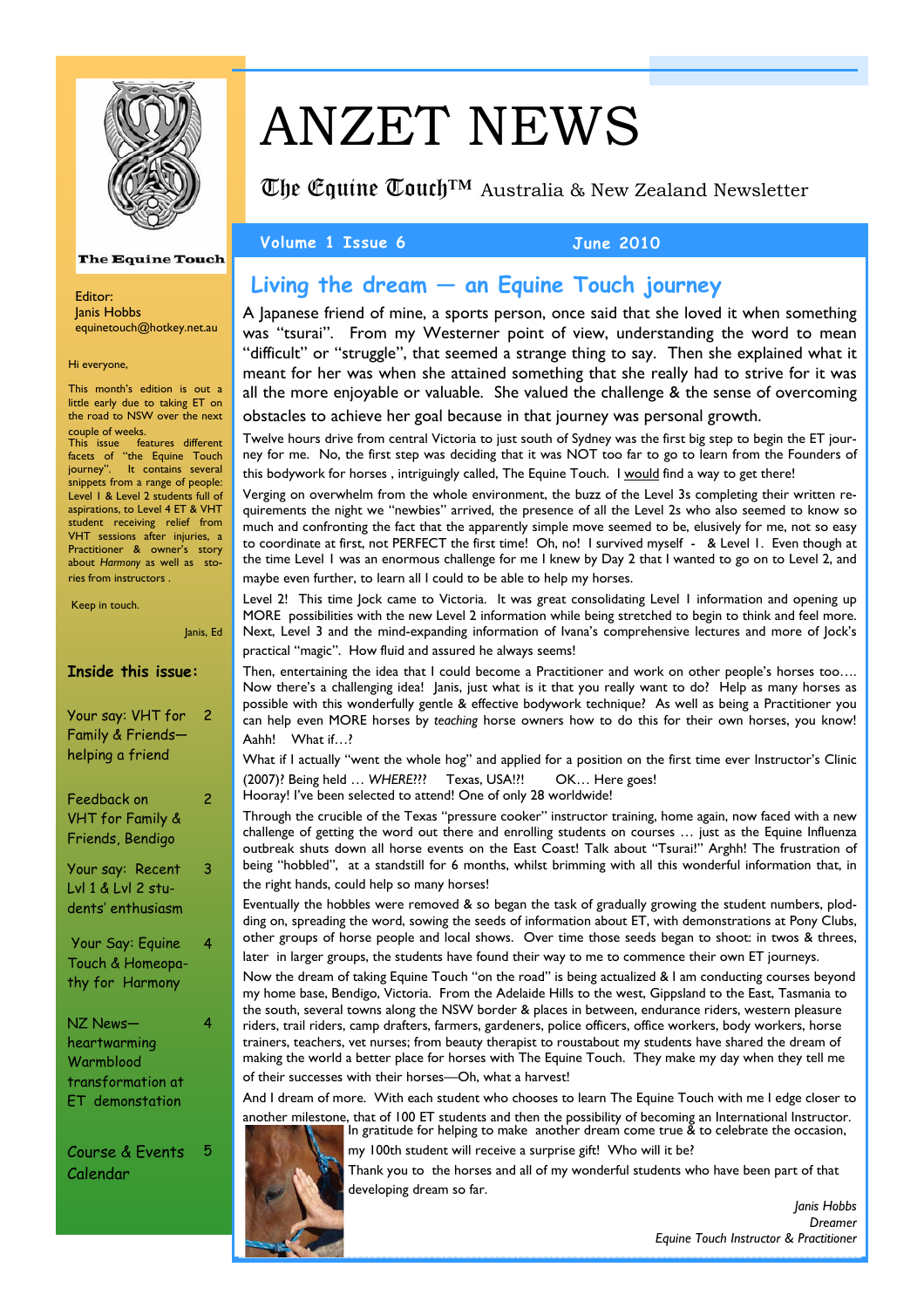## **The Equine Touch™ - Australia & New Zealand Newsletter Page 2**

# **VHT for Family & Friends**

#### *Hi Janis*

*I recently spent some time with Jo Brock, who several weeks before my visit, had had a very nasty fall at an endurance ride. She was unable to even be touched for weeks because of extensive bruising. (I'm sure Jo could give you details). I performed VHT Family and Friends (with a few extras!) and this is the* 

*email she sent me regarding the healing process afterwards. Trish Radke, Instructor* 

#### Hi Trish

Just thought you would be interested in some feedback from the bodywork last weekend. I was trashed that night - to be expected.

The next couple of days, I had tiny readjustment twinges all over the place, lasting only 10-20 minutes each but moving location. Particularly noticeable was adjustments in my hips and thighs and more on the right too. Within 12 hours my whole upper body felt completely released. I realised I had been holding myself rigid (guarding) with my shoulders tipped slightly up and forwards, thus reducing any neck movement too. After the bodywork, my whole stance changed as my shoulders were down and back and relaxed, my neck could move more freely and I had good upper body movement, being able to stretch to the side and down too. I also noticed how it affected the legs including those shins when I stood guarded, and this is why I was getting the very welcome readjustment twinges when I started standing correctly. My whole body is moving so much better and I have been comfortable and coping really well with full time work this week as the gentle movement of my work is ideal (no lifting or straining or bending to wash people, as it would have been if I had been on the wards).

The swelling of the lower haematoma around the coccyx has decreased markedly. There were some small calcifications developing in that area, particularly on the right hand side, and I had been rubbing ABC Gel in 2-3 times per week. Within 2 days these calcifications were gone too - whether or not that is a co-incidence will never be known, but they were not disappearing prior to the bodywork. The egg of the upper sacral haematoma is still there but slowly decreasing in size still. It is now no longer sore to massage the lower sacral area - I am just careful not to be too vigorous around the egg haematoma still as I don't want to open up the chance for any bleeding into it. There is still some tenderness deep in the sacral bone area - it has obviously been banged about in the fall and is also still healing, as if it were fractured.

I would really like another session in another 2-3 weeks if we can do the same thing as you pass on the way home. There are still plenty more areas to work on, but I really feel we have opened up the basics. Having been worked on in March at the clinic, it is really obvious how significant this injury has been to the whole body and how it locked everything up. It gives me the shivers to think of all the people who have suffered similar injuries, who just keep immobile, take painkillers and focus only on the injury site.

Thank you so much again, and I really had a lovely time when you called in. I so look forward to another few relaxing hours if we can do it.

Take care, love and hugs Jo Brocke, Level 4

*Look for more news on VHT for Family & Friends next issue!* 

VHT—Vibromuscular Harmonisation Technique, Jock Ruddock's human bodywork from which he developed The Equine Touch.



Jock instructing *VHT for Family & Friends* in March, 2010, Bullengarook, Victoria, only the 3rd course of VHT for F&F taught til then.

## **Feedback : VHT for Family & Friends at Bendigo 11 June,2010 Instructor: Janis Hobbs**

**Shai, Level I ET:** My neck feels better! The course was very good and I would recommend it to other ET students. Now I have more than the Level 1 ET human bodywork to offer when my boyfriend (a farrier) says "Work on my back, Shai!" I reckon he should do the 2 day course so he can do bodywork for me after a long

day in the shearing shed! (*Ed note: Shai works as a roustabout.* ) **Kylie, ET Practitioner, Level 4 ET, VHT 1-6**: I agree with Jock when he says this course is the pick of the VHT moves. And, it's easy to give to family & friends without being stuck at the massage table all day. **Ronel, Level 1 ET**: So disappointed I couldn't make

it! Hold my spot for the next one, please! **James, "the body":**  A bloke of few words—"Yeah, it's good".

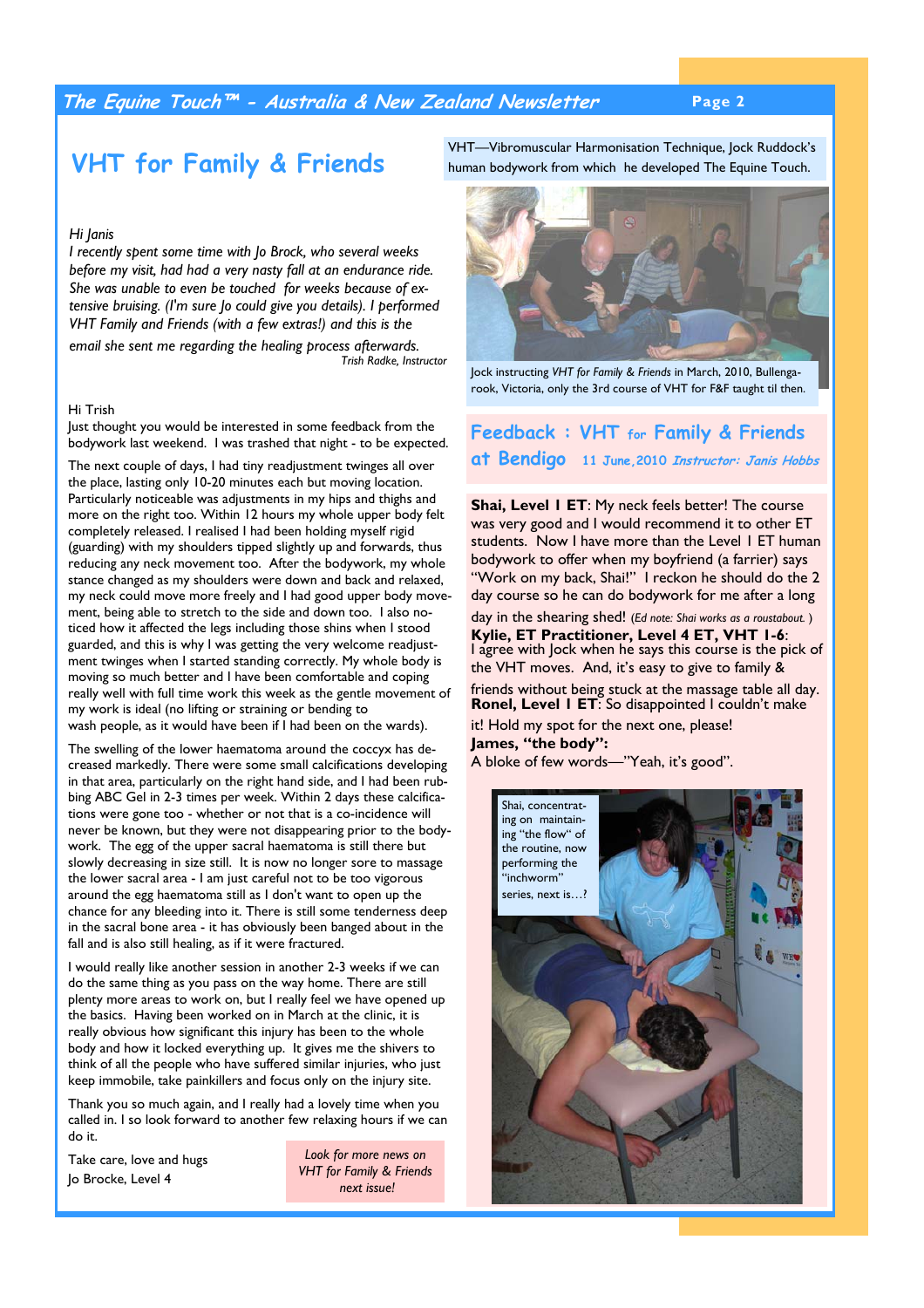## **Page 3 The Equine Touch™ - Australia & New Zealand Newsletter**

## **YOUR SAY**:

What is *YOUR* ET story? Email your story & photo to Janis by 15th of each month to equinetouch@hotkey.net.au

#### Hi Janis

I'm just dropping you a note to thank you very much for the Level 1 clinic you ran at Tooradin on the weekend.

Apart from the fact that my mental powers were utterly challenged by the end of the weekend, I have since had some time to digest the information (licking, chewing and sighing), which included reading and re-reading my manual numerous times as well as imprinting the various moves in my mind. I must say that I thoroughly enjoyed the challenge and look forward to attaining Level 2 sometime in the near future.

Equine Touch has opened up a whole new world with horses for me, which as mentioned above, I hope to take further. I imagine this to be a fabulous journey of learning for the horses sake, which is open to anyone who is interested in the wellbeing of their horse.

At your suggestion I got on to Jock & Ivana's ET website (www.theequinetouch.com) and read a whole lot more.



I am very enthusiastic about ET, and can't wait to put into practice and hone what I have learnt.

Thank you so much for being a patient and informative instructor.

I hope to catch up soon. Kind regards

Frances, Level 1



*Hi Janis! Oh WOW! WOW!!!! I've just come back from a morning at a friend's place doing ET on her two horses!!!!! I don't know if you remember me talking about a horse that I had done a number of Level 1 sessions on previously, and I didn't think he would cope with the Advanced Body Balance (ABB). Well, I stand corrected! I did ABB one side then the other and whilst I wasn't as fluid as I could have been (stopping to check the next sequence of moves), it actually proved to be an okay pace as Sparky just processed to his heart's content whilst I read the next sequence of moves!!!! Once he moved away (going to do step 4 on the near side), and when he had finished processing he stepped back to me! I did forehead, pelvic and sacrum procedures (both with leg lowered) as well. I get such a buzz doing the pelvic move - the horse actually allowing me to put a freezing hand in that tender area astounds me every time!!!!! I did muscle test (Kinesiology) for permission to do the pelvic and sacrum elevated, but didn't get permission....may be next time!!!!! Sooo much yawning, chewing and licking after the session!!!! He is such a different horse since the first time I worked on him!!! I think Rusty (Jock's DVD) might have competition for the spot of ET addict!!!!!* 

*It was the first time for my friend's second horse, Kendell, to have any body work done on him, so I kept it to just a Level 1 Basic Body Balance (BBB). Whilst there were a few musculo-skeletal issues what was most interesting was Kendell's apparent inability to cope with what was happening to him muscle-wise and also the waiting during observation time. He actually looked quite grumpy and kept looking backward and putting his ear back to try and figure out what was happening in his muscles! I think because is he not long off the track (12 months) and he is only 4years old, he only knows one pace (flat out) in everything associated with humans, so I think allowing him time to be a horse with humans standing close by, without food or riding intent, was hugely challenging for him! Apparently, he is like that riding, Anita said that when she wants him to go forward into a frame, he reads that as go flat out and when she uses reins to aid collection, he thinks that means stop. He was almost frantic in his chewing and licking at one stage! Most rewarding though was the changes after the butt shots. I noticed a change in his tail movements on the repeat, and when Anita went to put his rug on after the session, he actually elevated his tail out of the road, completely opposite to the usual clamp down. So much so, Anita turned around with a stunned look on her face and asked what had I done!!!!!!!* 

*I sooooooooo love this modality!!!!!!!! Thankyou sooo much for facilitating my learning and being able to share it with horses!!!! All hail Jock and Ivana for developing the modality!!!!!!!!!!* 

*Ciao,* 

Susie Johnson, Level 2